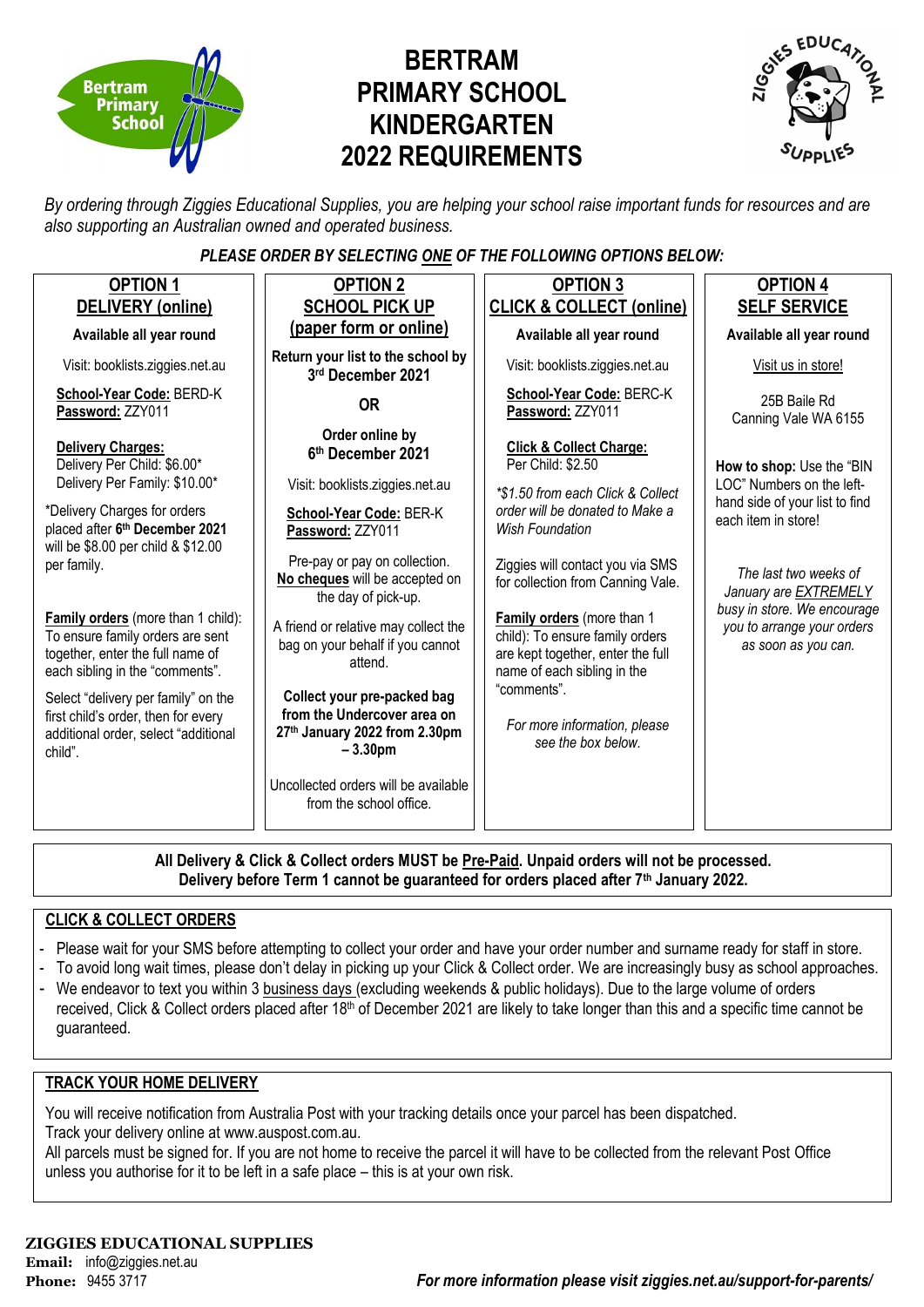

## **MISSING ITEMS**

Please ensure that you open your parcel and check your order as soon as you receive it. If you have any items missing from your pack that are not listed as being on back order, PLEASE NOTIFY US WITHIN 14 DAYS OF RECEIVING your order by emailing info@ziggies.net.au.

*Any claims made after this date will not be accepted.*

## **REFUNDS**

- Refunds will be granted for textbooks/workbooks on your Requirements List that are in **PERFECT** condition up to the **14th February 2022** or **14 days from date of purchase** (whichever is the latter).
	- PERFECT condition = still wrapped in packaging, no name written on, no bent corners, no book covering.
- **NO REFUNDS WILL BE GIVEN FOR DIGITAL PRODUCTS.**
- Ziggies will gladly refund or exchange any items deemed faulty from the manufacturer.
- **NO REFUNDS WILL BE ISSUED FOR ITEMS MARKED WITH A #, THESE ITEMS ARE FIRM SALE.**

**Please note: A refund or exchange cannot be given if the receipt is not presented.**

| <b>Store Trading Hours:</b>                                                                                                                                                                                                                             |                                                                                                                                                                             | <b>Store locations:</b>                                                                                                                                                                                                                                                   |
|---------------------------------------------------------------------------------------------------------------------------------------------------------------------------------------------------------------------------------------------------------|-----------------------------------------------------------------------------------------------------------------------------------------------------------------------------|---------------------------------------------------------------------------------------------------------------------------------------------------------------------------------------------------------------------------------------------------------------------------|
| Mon – Fri                                                                                                                                                                                                                                               | $9:00am - 5:00pm$                                                                                                                                                           | 25B Baile Rd<br>❖<br>Canning Vale WA 6155                                                                                                                                                                                                                                 |
| Saturday                                                                                                                                                                                                                                                | $9:00$ am $-1:00$ pm                                                                                                                                                        |                                                                                                                                                                                                                                                                           |
| <b>Extended hours:</b><br>Sat 8 <sup>th</sup> Jan<br>Sat 15 <sup>th</sup> Jan<br>Sat 22 <sup>nd</sup> Jan<br>Thurs 27 <sup>th</sup> Jan<br>Fri 28 <sup>th</sup> Jan<br>Sat 29 <sup>th</sup> Jan<br>Sun 30 <sup>th</sup> Jan<br>Mon 31 <sup>st</sup> Jan | $9:00$ am $-3:00$ pm<br>$9:00am - 3:00pm$<br>$9:00am - 5:00pm$<br>$8:00am - 6:00pm$<br>$8:00am - 6:00pm$<br>$9:00$ am $-5:00$ pm<br>$11:00am - 4:00pm$<br>$8:00am - 6:00pm$ | <b>Parking:</b> Please be aware that there is limited parking in the<br>last two weeks of January. Please be respectful of<br>neighbouring businesses.<br>To avoid parking issues, we strongly encourage you to visit<br>our store earlier or select the delivery option. |
| Sat 5 <sup>th</sup> Feb                                                                                                                                                                                                                                 | $9:00am - 3:00pm$                                                                                                                                                           |                                                                                                                                                                                                                                                                           |
| * Christmas Eve (24th Dec) 9:00am-3:00pm                                                                                                                                                                                                                | * Closed all public holidays (i.e. Christmas Day,<br>Boxing Day, New Year's Day, Australia Day etc.)                                                                        |                                                                                                                                                                                                                                                                           |

#### **Covid-19**

Due to the current situation with Covid-19, we will be monitoring and restricting (if necessary) the number of customers in store for the safety of our customers and staff. If you are visiting our stores in the last 2 weeks of January, please be aware that you may need to wait in line to enter our stores for self-service, so please limit the number of family members you bring with you. We highly recommend that you visit before this time. All customers will be required to sign in using the Safe WA App or the manual register.

#### **Plastic Bags**

We encourage you to bring re-usable bags into store if doing self-service. Re-usable plastic and fabric bags will be available to purchase if required.

#### **Parents to Supply**

- 1x Large Box of Tissues (200s)
- 1x Personal Hand Sanitiser or Liquid Hand Soap